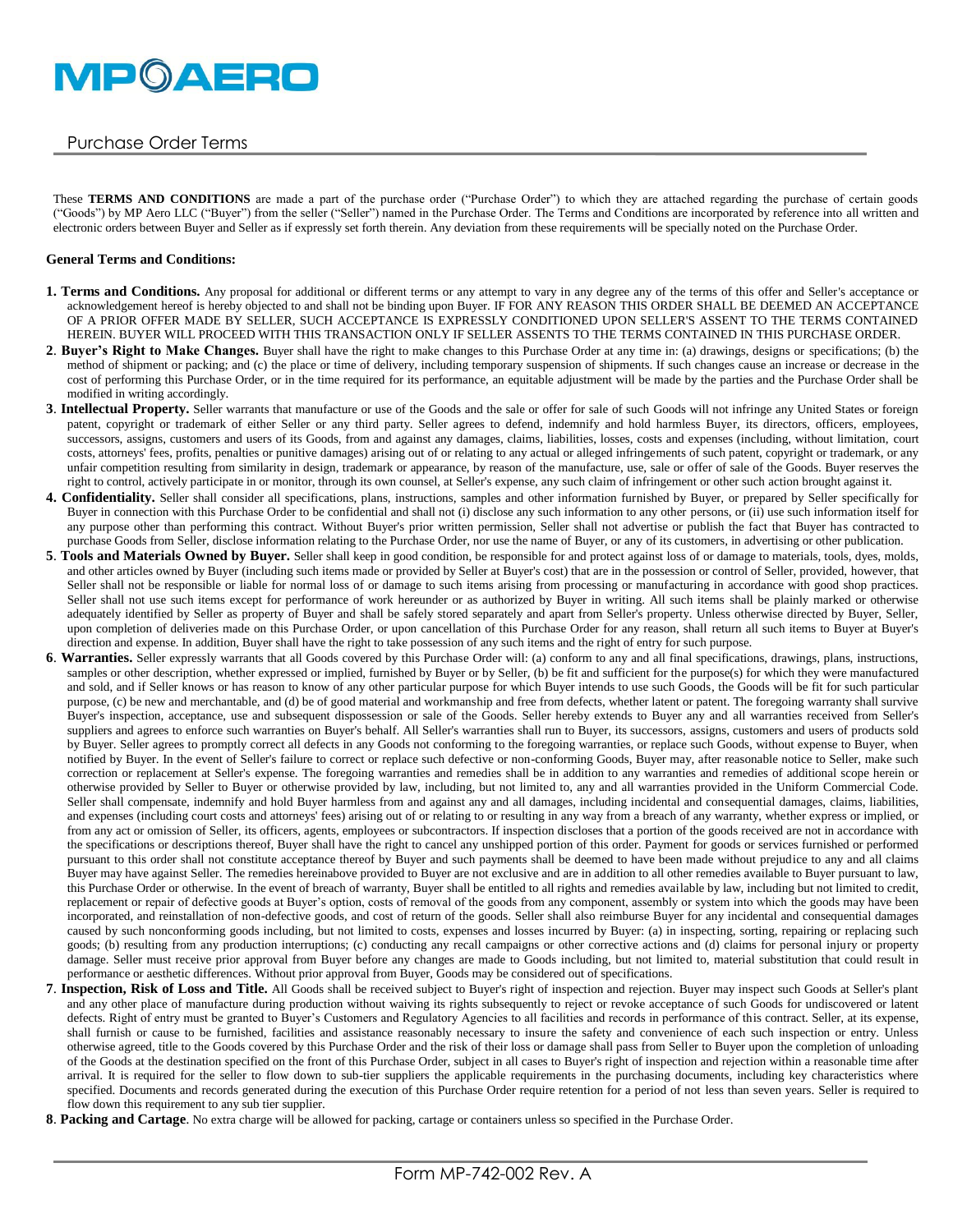# **MPOAERO**

# Purchase Order Terms

- **9. Delivery.** Shipment shall be made in the quantities and at the time or times specified in this Purchase Order or in supplementary schedules furnished by Buyer. Unless otherwise stated herein, time is of the essence. If at any time Seller has reason to believe that deliveries will not be made as scheduled, it shall immediately give Buyer written notice setting forth the cause or causes of the anticipated delay. Late deliveries, deliveries of products which are defective or which do not conform to this Purchase Order, and failure to provide Buyer, upon request, of reasonable assurances of future performance shall be causes allowing Buyer to terminate this Purchase Order for cause, and Seller shall be liable for all damages to Buyer by reason of such events that caused termination.
- **10. Carriers and Routing.** Buyer reserves the right to designate the carrier and routing. All goods shall be forwarded in accordance with Buyer's instructions, or in the absence of such instructions, by the route generating the lowest transportation charge.
- **11. Cancellation.** Buyer reserves the right to terminate this Purchase Order or any part hereof for its sole convenience. In the event of such termination, Seller shall immediately stop all work hereunder and shall immediately cause its suppliers or subcontractors to cease such work. Seller shall be paid a reasonable termination charge reflecting the percentage of work performed prior to the notice of termination, plus actual direct costs resulting from termination. Seller shall not be paid for any work done after receipt of the notice of termination, nor for any costs incurred by Seller's suppliers or subcontractors which Seller could have reasonably avoided.
- 12. Price Warranty. Seller warrants that the prices for the Goods are not less favorable than those currently extended to any other customer of Seller for the same or similar Goods in similar quantities. If Seller reduces its price for such Goods prior to final delivery of the Goods to Buyer, Seller shall reduce the price or prices in this Purchase Order in a corresponding manner.
- **13. Extra Compensation.** Before proceeding with any work or shipping any Goods upon or for which Seller may have a possible claim for extra compensation above the price specified on the Purchase Order, Seller shall submit to Buyer a detailed statement of such items, together with the prices thereof. If Buyer desires to have the work done or the Goods furnished at the prices so stated, its purchasing agent will issue written instructions to the Seller. Claims for compensation above the prices specified in this Purchase Order shall be allowed by Buyer only upon the presentation of such written instructions of its purchasing agent.
- **14**. **Indemnity and Insurance.** Seller agrees to indemnify and hold harmless Buyer and Buyer's directors, officers, employees, successors, assigns, customers and users of its Goods from and against any and all damages, claims, liabilities, losses, costs and expenses (including, without limitation, court costs, attorneys' fees, penalties, or punitive damages) arising out of or relating to resulting in any way from (a) any actual or alleged death or injury to any person, damage to any property or any other damage or loss that results, or is claimed to result, in whole or in part, from any actual or alleged (i) defects, whether latent or patent, in the Goods sold to Buyer including, without limitation, actual or alleged improper construction or design;(ii) breach of any express or implied warranty, or (iii) violation by such Goods or their manufacture, possession, use or sale of any law, statute, or subcontractors. Seller will maintain such public liability insurance, including without limitation, products liability insurance, and other insurance as will adequately protect Buyer against such damages, claims, liabilities, losses, and expenses (including without limitation court costs, attorneys' fees, penalties or punitive damages). Seller agrees to submit certificates of insurance evidencing its insurance coverage when requested by Buyer.
- 15. Applicable Law and Venue. The rights of all parties hereunder and the construction of every provision hereof shall be governed by the laws of the State of California, without giving effect to principles of conflicts of law. The parties agree that any action arising out of this agreement or in connection with the Goods covered hereunder shall be brought in the federal, state, or local court located in or otherwise having jurisdiction over Los Angeles County in the State of California and the parties hereby consent to personal jurisdiction in such courts and waive any objection based on jurisdiction or venue of any such action.
- **16**. **Force Majeure**. Discontinuance of, or substantial interference with Buyer's business, in whole or in part, by reason of fire, flood, earthquake, tempest, strikes, war, Acts of God, embargo, civil commotion, governmental regulation, or other causes beyond Buyer's control (whether like or unlike the foregoing), shall give Buyer the option of canceling all or any part of the undelivered Goods without liability in respect of the Goods so cancelled.

#### **Quality Assurance Clauses (Required)**

#### **QC-1: ISO9001; and/or AS9l00; NADCAP**

The seller shall establish and maintain a system that conforms to Specification ISO 9001 'Quality Management System - Requirements'' or AS9100 "Aerospace Standard" or NADCAP.

#### **QC-2: QUALITY OBJECTIVES**

To fulfill MP Aero quality objectives of Good Product and On Time Delivery, the supplier shall maintain on-time delivery rate of 85% and good quality rate of 90% or better on all MP Aero shipments. Not meeting MP Aero quality objectives shall cause supplier corrective action and may lead to an on-site quality audit by MP Aero

quality representative and ultimately removal from MP Aero Approved Vendors List if the issue remains unresolved.

#### **QC-3: RETENTION OF RECORDS**

The supplier shall store, protect, and retain records generated by processing MP Aero Purchase Order for ten (10) years.

#### **QC-4: RIGHT OF ACCESS**

Supplier shall grant right of entry and access by MP Aero, its customer, and regulatory agencies to all facilities involved in this order and to all applicable records. **QC-5: MATERIAL TRACEABILITY**

The supplier shall certify that material furnished is from traceable heat, lot or batch, as applicable. Supplier identifies each item, package, or container of shelf life material with its cure or manufacture date, expiration date, and special storage and handling conditions in addition to the standard identification requirements.

#### **QC-6: PART IDENTIFICATION & PROTECTION REQUIREMENTS**

Supplier ensures that all items are legibly identified in the same fashion received. Identification requirements may include the following, as specified by purchasing or supplier documents, part number and revision level, manufacturer's identification, lot or date, code, serial number, and quality. Parts shall be protected from loss or damage and properly packaged (See "General Terms & Conditions" No. 5 for more details).

#### **QC-7: CALIBRATION**

All items furnished under this Purchase Order shall be measured and monitored by measuring tools calibrated in accordance with industry acceptable standards such as NIST (National Institute of Standards and Technology), ANSI-Z540 or ISO 10012-I current revisions. Records of calibration shall be maintained per QC-3.

#### **QC-8: NOTIFICATION OF CHANGES**

Supplier shall notify MP Aero of changes in product and/or process, changes of suppliers, changes of manufacturing facility location and where required obtain MP Aero approval.

## **QC-9: INSPECTION REQUIREMENTS**

The seller maintains an inspection system to ensure that all items furnished have been inspected and/or tested. The seller is responsible for material acceptability and performance. Records of such activities shall be retained per QC-3.

#### **QC-10: STATEMENT OF CERTIFICATE OF CONFORMANCE**

Each shipment must be accompanied by a referencing conformity and process control of the Purchase Order & shipper number that ensures conformance to all referenced material and process specifications. Supplier must notify and obtain concurrence from MP Aero for any changes in either materials or processes specified on referenced Purchase Order.

#### **QC-11: CONTROL OF NON-CONFORMING PRODUCT**

The supplier shall notify MP Aero of nonconforming product and obtain its approval for nonconforming product disposition. MP Aero Q.A. may require corrective action for any products received that do not conform to all required specifications and/ or referenced documents. MP Aero Q.A. shall determine disposition of rejected items & advise purchasing, who shall undertake all required subsequent actions. If a Supplier Corrective Action Request (**SCAR**) is issued, the supplier must respond within timely manner as specified on the SCAR; or the supplier will be unapproved for further procurements until the SCAR is satisfactorily resolved